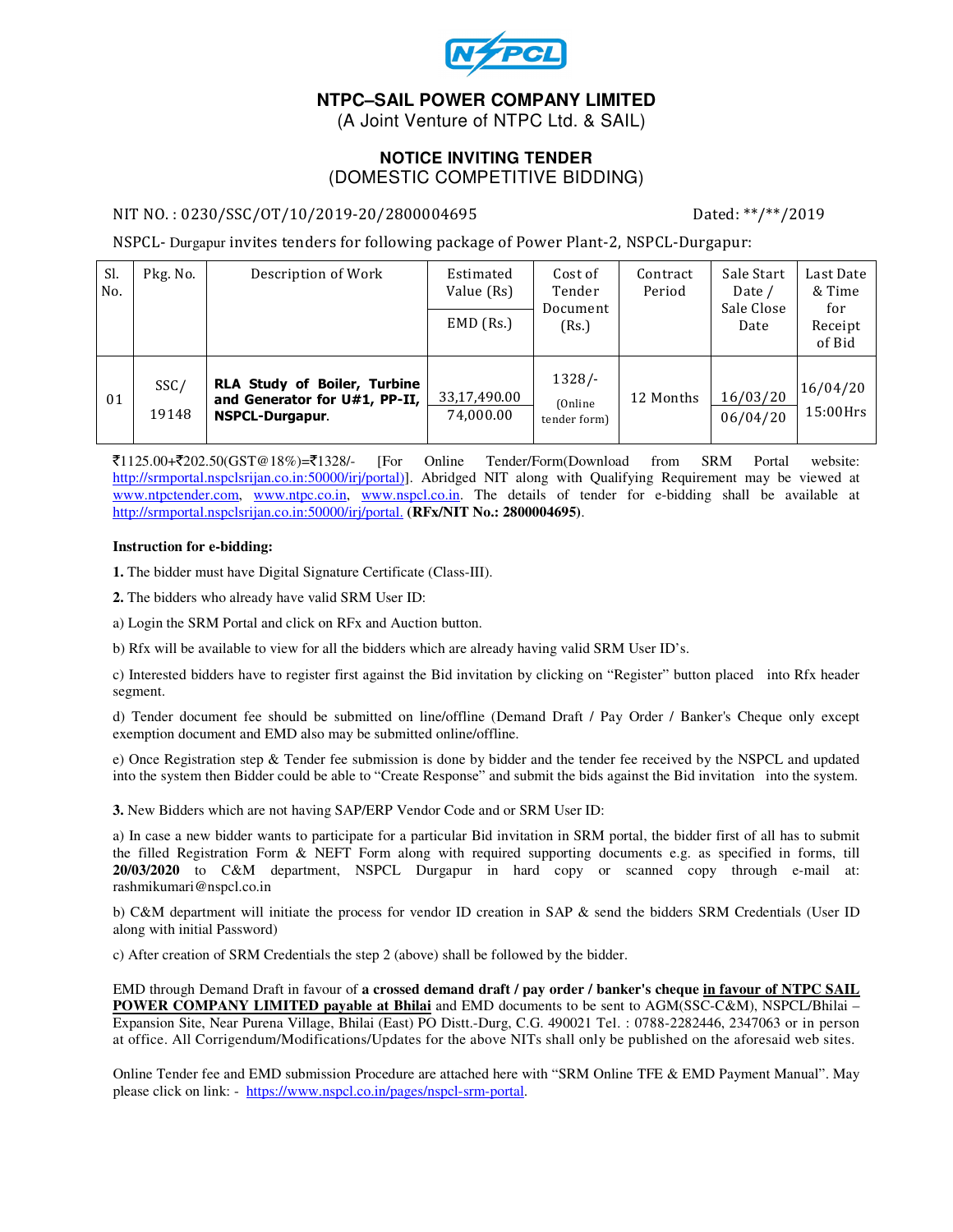# QUALIFYING REQUIREMENT

# Name of Works: "RLA Study of Boiler, Turbine and Generator for U#1, NSPCL-Durgapur".

### 1.0 FINANCIAL CRITERIA:

**1.1 Turnover:** The Average Annual Turnover of the Bidder, in the preceding 03 (Three) Financial Years, as on Date of Tech. Bid opening, shall not be less than Rs. 43.50 Lakhs (Rupees Forty Three Lakhs Fifty thousand only)

## 2.0 TECHNICAL CRITERIA:

2.1 The agency must have successfully executed the work of RLA of Boiler/ Turbine/ Generator or Electrical Testing of Generator/ RLA of pipings, either any two of them or in any combination of the equipments mentioned, in Two separate Thermal Power Plants of 60 MW or above capacity

2.2 The agency must have successfully executed similar works within proceeding 7 years reckoned as on the date of technical bid opening, having executed value as under-

(a) Single Order of value of Rs. 34.79 Lakhs (80%)

OR

- (b) Two Work Orders of value of Rs. 21.74 Lakhs each. (50%) OR
- (c) Three Work Orders of value of Rs. 17.4 Lakhs each (40%)

### NOTE :-

- 1. The Word "Executed" means that the Bidder should have achieved the progress specified in the QR para 2.2 even if total contract/ work order is not completed/ closed. The same shall be supported by documentary evidence issued by the owner/ employer such as Completion Certificate/ Joint protocol / Running / Final Bills etc.
- 2. The word "similar work" means the work executed shall be RLA of Boiler/ RLA of Turbione/ RLA of Generator or Electrical Testing of Generator/ RLA of piping. At least two of the above work should be part of the total scope of each work order submitted
- 3. Other Income shall not be considered for calculation of Annual Turnover.